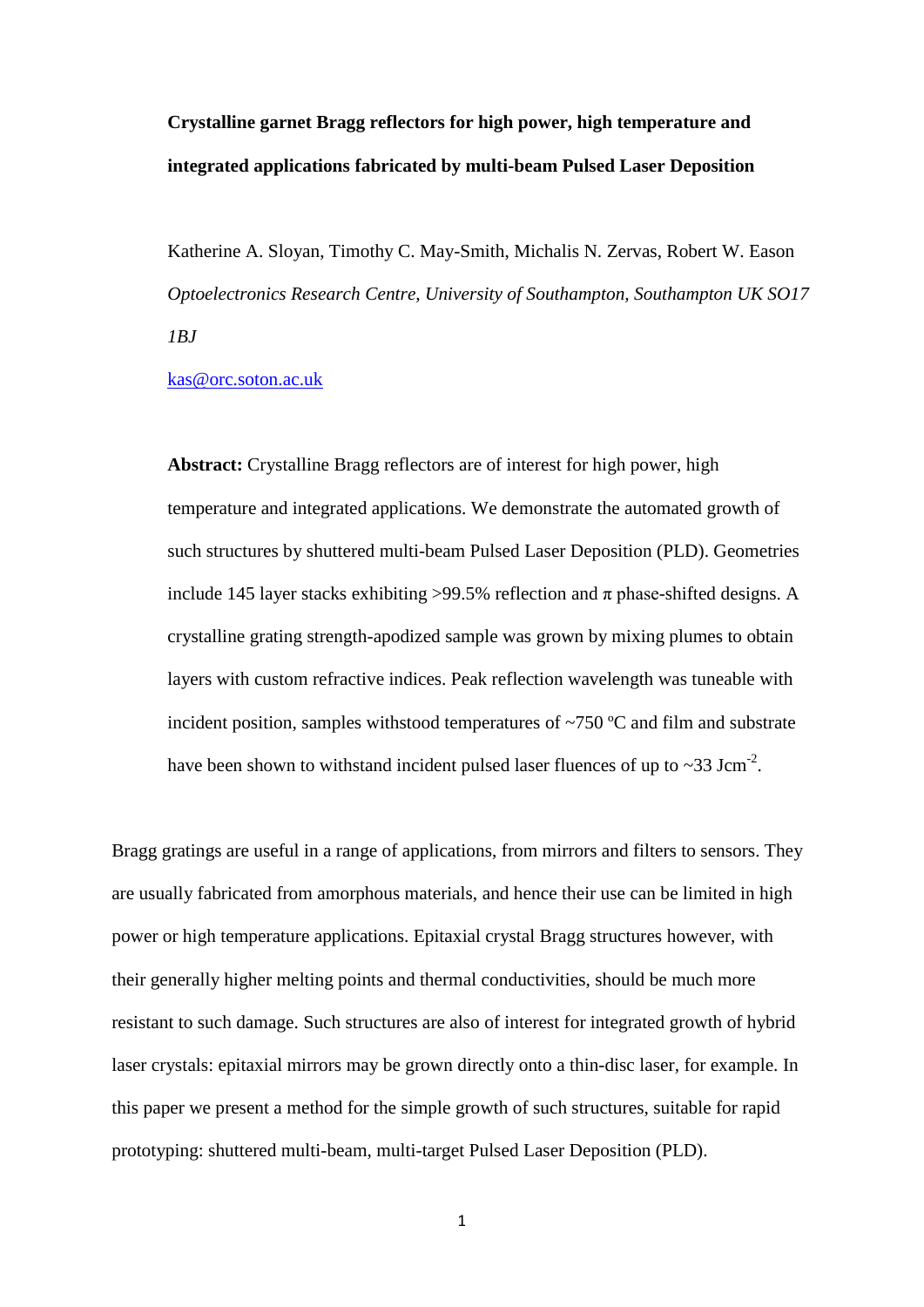Single-beam, single-target PLD has been used previously to demonstrate growth of both crystalline and amorphous Bragg multilayers [1-4]. In general however, little emphasis has been placed on speed or simplicity of fabrication, or on mirror or filter applications. As we demonstrate in this paper, shuttered multi-beam PLD extends the basic PLD setup to allow automated growth of epitaxial Bragg stacks in both simple quarter-wave (with over 100 layers) and sophisticated apodized geometries, the latter of which in particular are very difficult to achieve by other methods.

Depositions were carried out using the shuttered multi-beam PLD setup previously demonstrated for superlattice growth [5]. Bursts of pulses ablated each target in turn or simultaneously, with the number of pulses per burst determined by the shutter open/close timings. Samples were composed of  $Y_3A\&I_3O_{12}$  (YAG) and  $Gd_3Ga_3O_{12}$  (GGG) layers grown on single-crystal YAG substrates of size  $10\times10\times1$  mm<sup>3</sup>. Substrates were heated via CO<sub>2</sub> laser to temperatures of ~750 ºC to obtain epitaxially-orientated crystal films. Deposition took place in an  $O_2$  gas pressure of  $1\times10^{-2}$  mbar and target-substrate distance was  $\sim$ 40 mm. Excimer (wavelength 248 nm) and frequency-quadrupled Nd:YAG (wavelength 266 nm) lasers of fluence  $\sim$  2.5 Jcm<sup>-2</sup> and 10 Hz repetition rate ablated single-crystal YAG and GGG targets respectively. Targets were tilted over a range of 8º during deposition and the substrate was rotated to aid homogenous film growth. A compromised common set of deposition conditions was chosen for ease of fabrication and to allow mixed layer growth for gratingstrength apodisation. Layers consequently exhibited stoichiometry and hence refractive index *n* that did not match bulk values, due to gallium and aluminium loss in the cases of GGG and YAG respectively. Refractive index values were inferred by fitting of transmission spectra as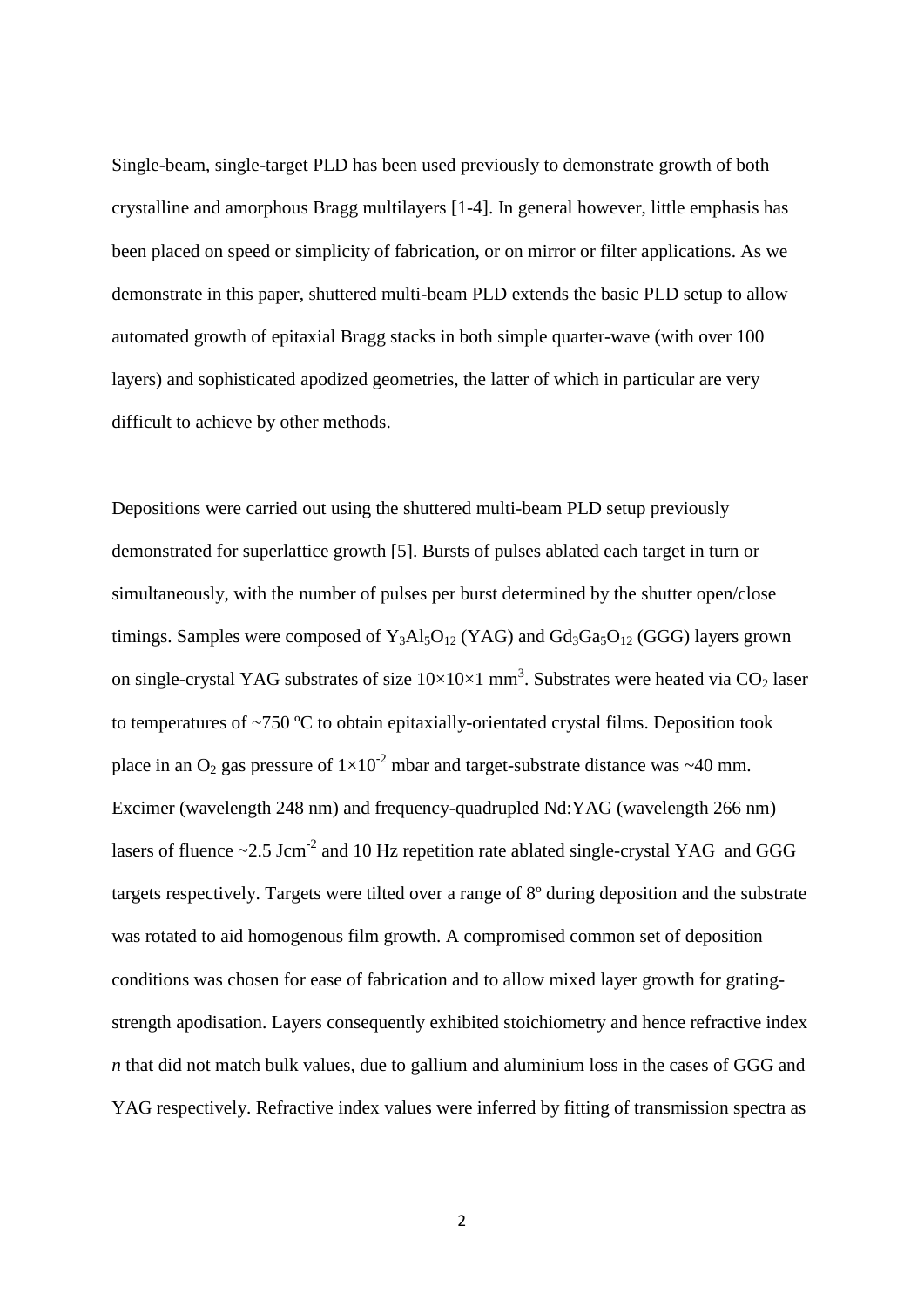~1.9 and ~2.0 for YAG and GGG layers respectively, compared with bulk values of  $n_{YAG}$ =1.82 [6] and  $n_{GGG}$ =1.95 [7].

A number of designs were implemented. Quarter-wave stacks consisted of alternating layers of thickness  $\lambda/4n$ , while  $\pi$  phase-shifted structures consisted of quarter-wave stacks either side of a spacer layer of thickness  $\lambda/2n$ . These structures were grown automatically, with shutter open/close timing controlled via custom *LabVIEW* programs. Grating strength apodisation [8] was also achieved by mixing plumes to obtain layers with custom refractive indices. This sample consisted of alternating layers of YAG and mixed YAG/GGG, varied in ratios of 9:1, 8:2 and so on to 0:10 and back to 9:1 by changing the relative repetition rates of the ablating lasers using the shutters, to obtain an approximately Gaussian grating strength profile. The optical thickness was approximately the same for each layer, resulting in a structure that was grating-strength apodized only (not chirped-apodized). As such, the physical thickness of each mixed layer was varied to compensate for the change in index.

With no in-situ diagnostics to measure thickness during deposition, deposition rates were inferred via spectrometry of single-material test films (a value for optical thickness can be obtained by comparing positions of interference peaks [9]). Models of quarter-wave and  $\pi$ phase-shifted geometries were created in *MATLAB*. These models incorporated chirp (i.e. a linear variation in thickness) and loss (absorption or scattering) but not fluctuations in thickness.

The majority of spectra presented were obtained with a Varian Cary 500 white light spectrophotometer operating in transmission mode with a circular aperture of  $\sim$ 1 mm. Results were found to match those obtained using a CRAIC 20/20 PV microscope-coupled

3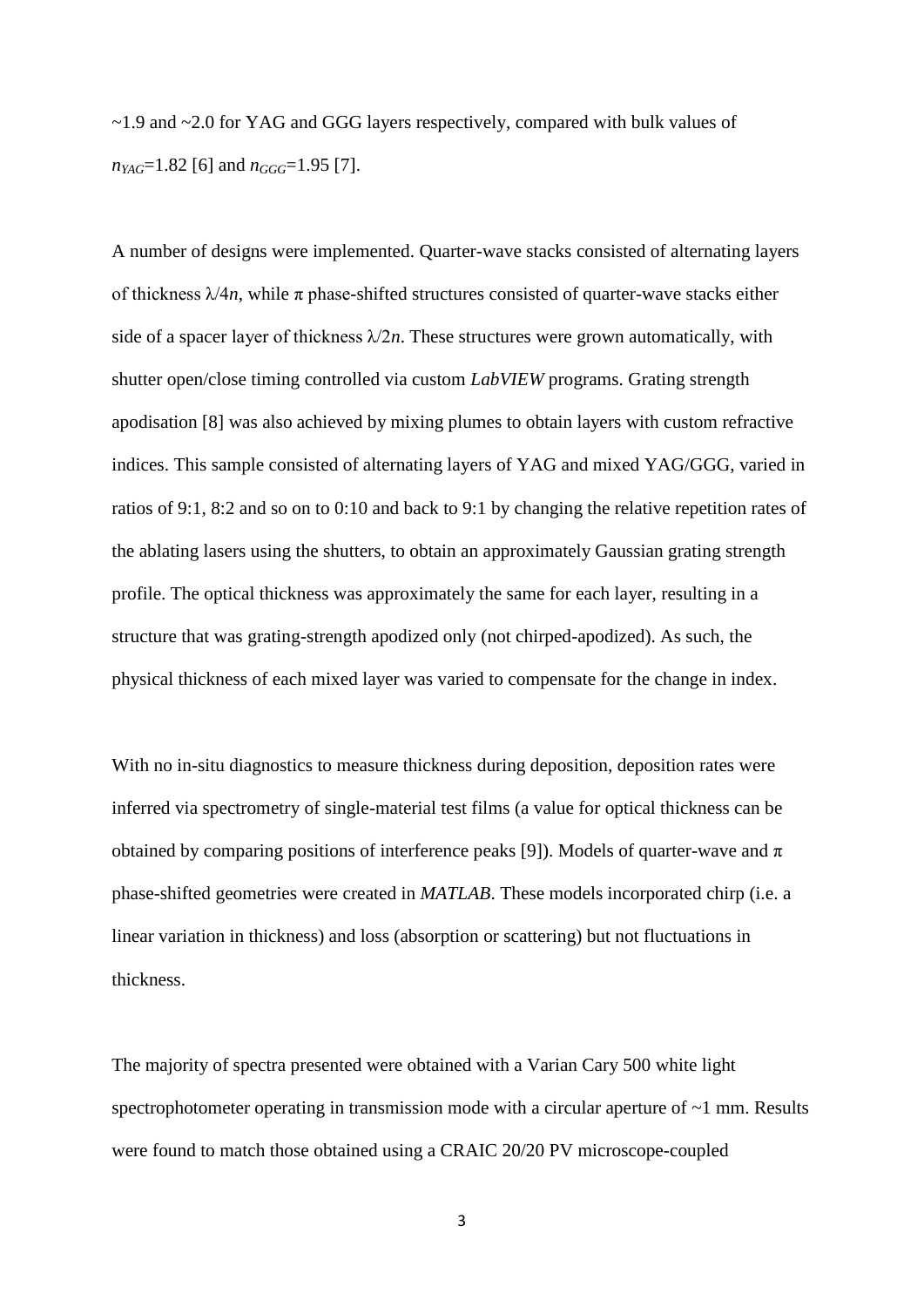spectrometer, used in reflection mode. Absorption and scattering were hence unlikely to be significant, and it was assumed that  $R=1-T$ , where R and T are reflection and transmission intensity coefficients respectively. In the case of  $\pi$  phase-shifted structures, where it was suspected that the short coherence length of white light was limiting feature resolution, a transmission spectrum was also obtained using a tuneable Ti:sapphire laser. X-ray diffraction was undertaken with a *Siemens* D5000 powder diffractometer.

The transmission spectrum of an example of a quarter-wave Bragg stack with 67 layers and a design peak wavelength of 946 nm is shown in figure 1 along with an approximate fit for comparison. The model assumes no absorption or scattering loss and a slight chirp (a decrease in thickness of ~1% over the course of deposition). The measured peak is not completely symmetrical and hence cannot be fitted perfectly, and peak definition is also poorer than expected, suggesting that there may be significant factors that were not included in the model. These may include different chirp rates of the two materials, due to different laser energy drift or target degradation rates, and fluctuations in layer thickness due to corresponding fluctuations in pressure or laser energy during the deposition.



**Figure 1** Measured spectrum of a 67 layer quarter-wave stack with fit from *MATLAB* model for comparison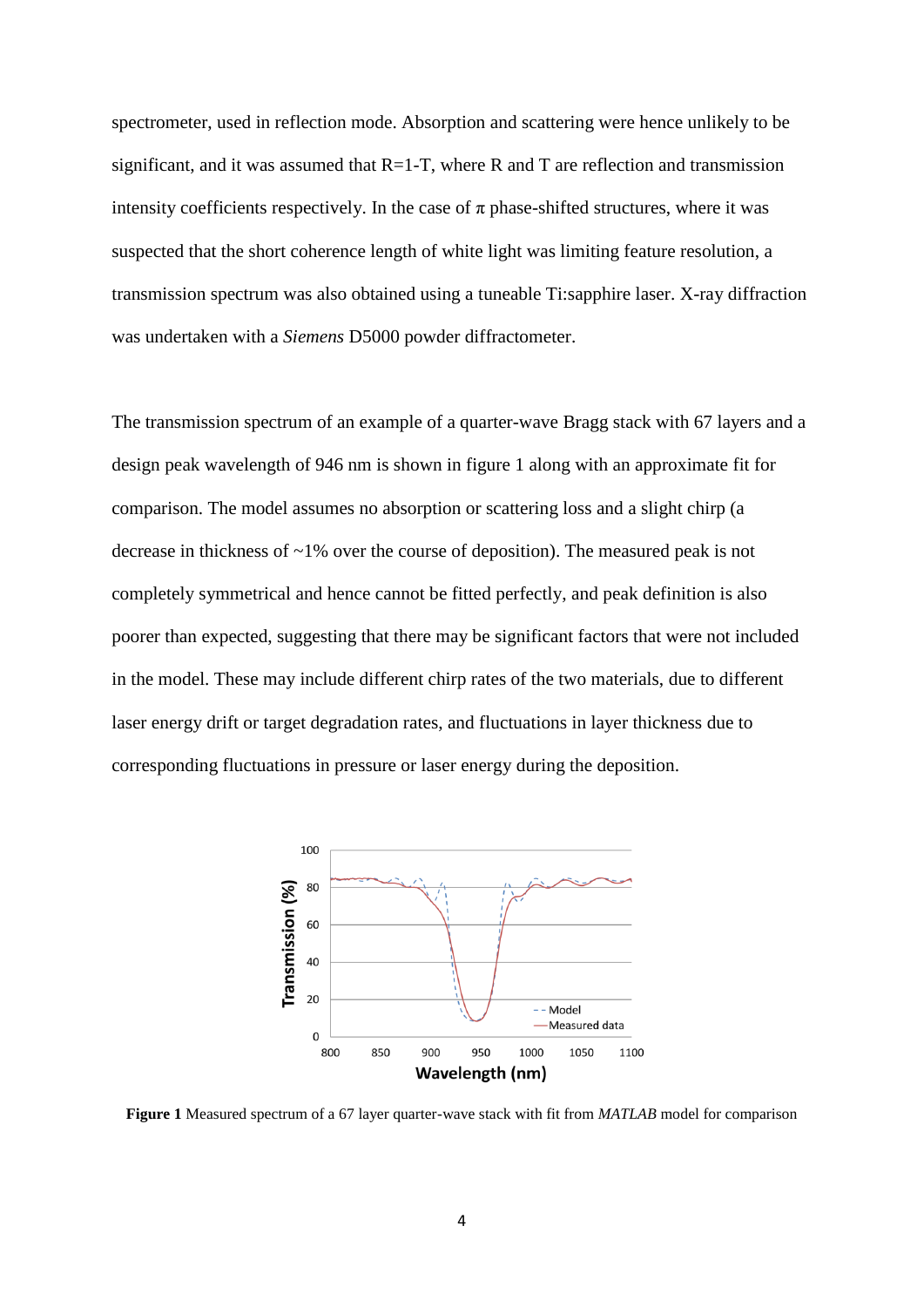Figure 2 shows the transmission spectrum of a quarter-wave stack with 145 alternating layers, also with a design peak wavelength of 946 nm. Transmission is <0.5%, corresponding to a peak reflection of >99.5%. An approximate fit is shown for comparison, which implies that layer thicknesses decreases linearly by around 2% over the course of the ~6 hour deposition. Such a drift would be relatively easy to correct in the case of the excimer laser; however, the difficulty in quickly retuning the harmonic crystals in the case of the Nd:YAG lasers renders this more problematic. Sub-peaks such as those shown by the model cannot be observed easily in the measured data, and where small peaks can be seen (i.e. 1000-1100 nm region) the peak positions do not match those of the model. This latter may be the result of different chirping for each material or fluctuations in the growth rates.



**Figure 2** Measured spectrum of a 145 layer quarter-wave stack with fit from *MATLAB* model for comparison Peak wavelength can be tuned over ~60 nm due to a predictable change in film thickness across the sample surface (a result of film curvature). While control of this curvature is limited in the case of the YAG/GGG layers grown in this experiment, the use of materials with a wider window of overlapping conditions would allow much greater control. As expected, only peaks corresponding to the (400) and (800) peaks of YAG and GGG can be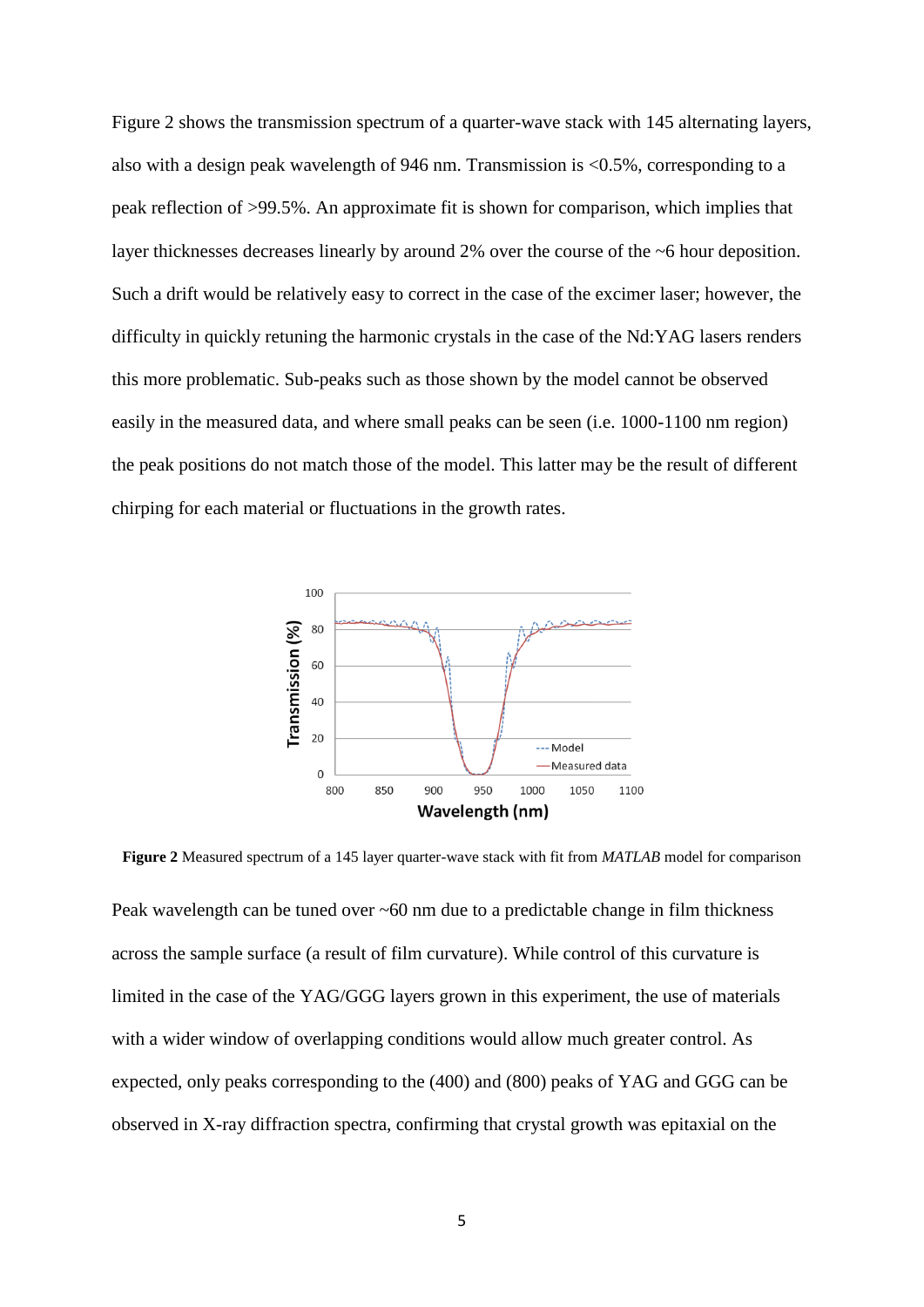YAG substrate, the XRD spectrum of which also showed only (400) and (800) peaks. The XRD spectrum of an example stack (145 layers) is displayed in figure 3.



**Figure 3** X-ray diffraction spectrum of an example stack (145 layers). Only (400) and (800) peaks can be observed, indicating that the film was epitaxially orientated.

 $\pi$  phase-shifted stacks consisted of two 21 layer stacks of alternating YAG and GGG either side of a YAG layer of thickness  $\lambda/2n$ . An ideal structure acts as a Fabry-Perot cavity, resulting in a spectrally narrow reflection trough in the centre of an otherwise standard quarter-wave reflection peak [8]. The measured transmission spectrum is shown in figure 4. An increase of transmission of ~50% can be observed in the centre of the main transmission trough. Comparison with the model suggests that loss and chirp are not significant for this sample; however, the fact that the transmission value did not increase to that of the substrate only (~83%) implies that the structure is not a perfect cavity, and there were undesired fluctuations in the optical thicknesses of the stacks either side. The spectrum described in figure 4 was obtained using a tuneable Ti:sapphire laser.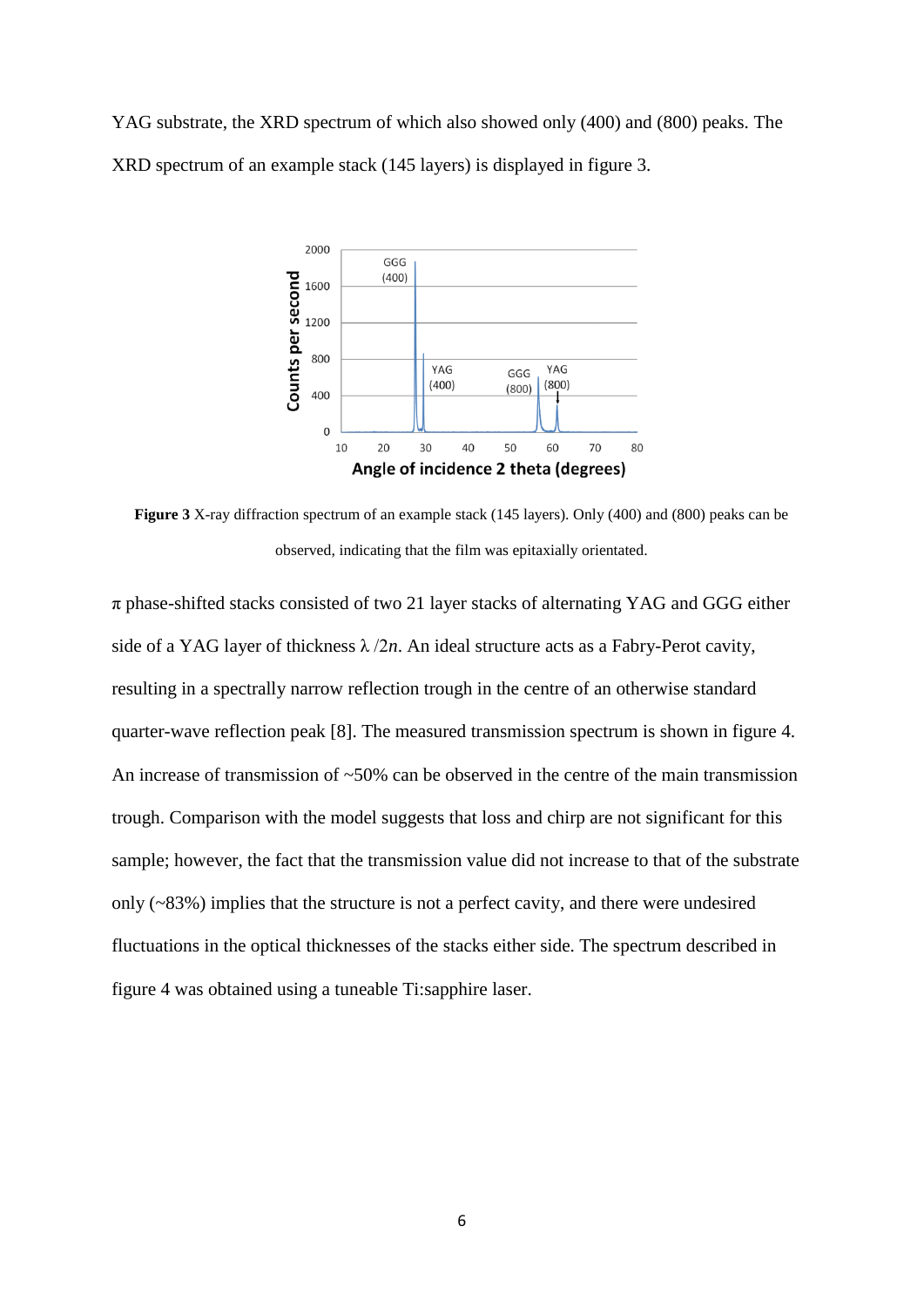

**Figure 4:** Transmission spectrum of a π phase-shifted stack showing the characteristic increase in transmission at ~890nm, in the centre of the main peak.

The spectra of the apodized sample, and a quarter-wave Bragg stack of similar peak height deposited under the same conditions, can be seen in figure 5. As expected, side bands are suppressed relative to the quarter-wave stack case without significant increase in central peak width. As previously, only XRD peaks corresponding to the (400) and (800) orientations of the YAG, GGG and mixed layers were observed, following the orientation of the substrate; the sample was hence epitaxially-orientated crystal. Peaks representing diffraction from each of the eleven materials in the sample (YAG, GGG and mixtures) can be observed in figure 6, as can a peak corresponding to the underlying substrate.



**Figure 5** Transmission spectra of apodized and quarter-wave stacks. Side bands are clearly suppressed in the apodized case.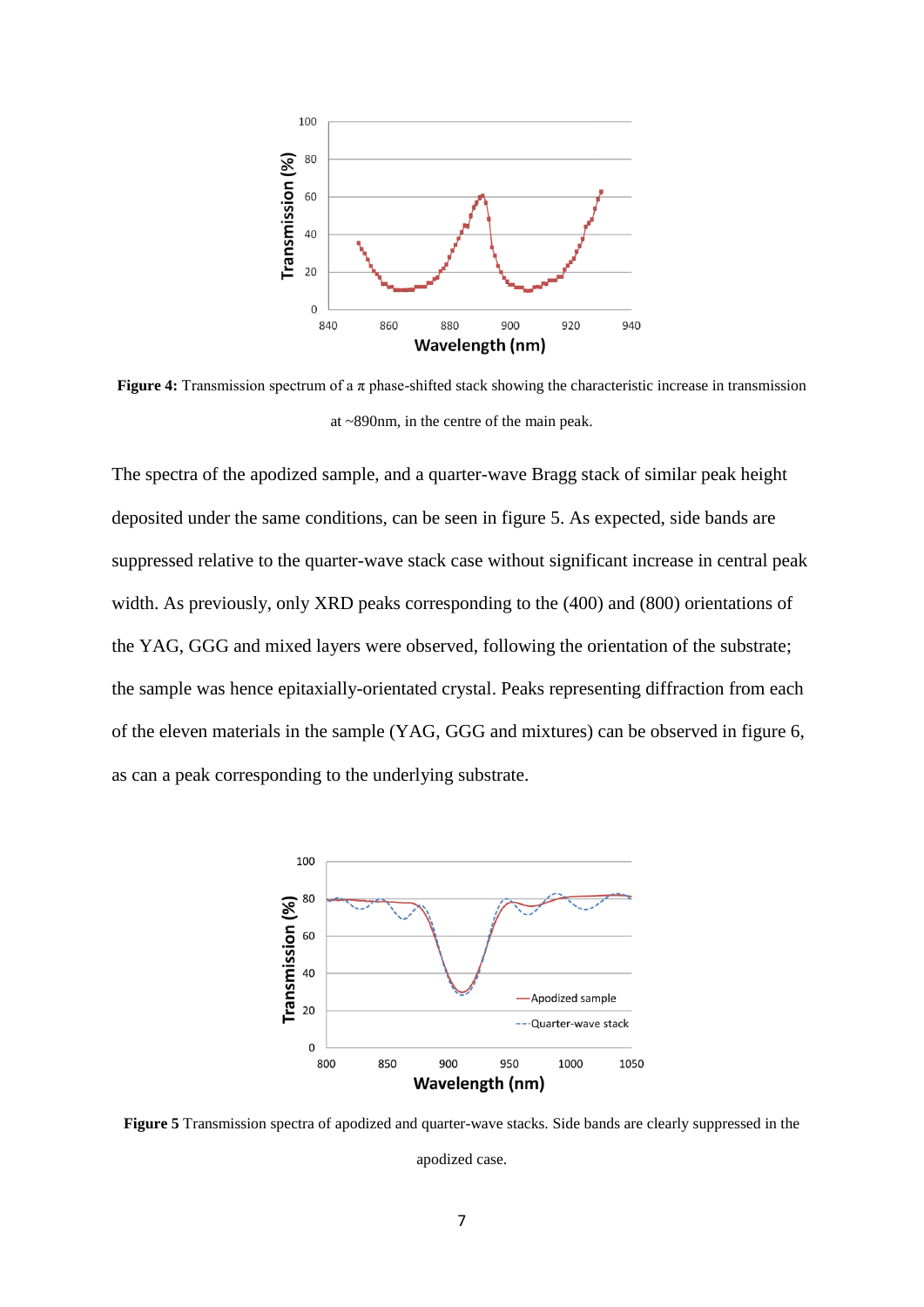

**Figure 6** Partial X-ray diffraction spectrum of an apodized sample showing (400) contributions from each of the mixed layers (ratios labelled) as well as the underlying YAG substrate.

A 45-layer quarter-wave stack was subjected to preliminary pulsed laser damage testing using a 70 kHz SPI redENERGY fibre laser operating at ~1060 nm. Bursts of ~75 pulses irradiated a line on the sample surface and any subsequent damage was recorded. The probability of damage occurring was non-zero above a fluence of  $\sim$ 33 Jcm<sup>-2</sup> for both the film and bulk substrate. This is already on a par with many of the best commercially available high-energy mirrors, and the threshold is expected to increase by at least a factor of two with the use of improved substrates (reported damage thresholds of bulk YAG range from 100 Jcm<sup>-2</sup> [10] to an order of magnitude higher [11]).

Samples are known to withstand heating to 750 ºC, the growth temperature. A 45-layer quarter-wave grating was subjected to  $CO<sub>2</sub>$  laser annealing at ~1000 °C for ~1 hour, with ramping periods of ~30 minutes. Annealing took place in an argon atmosphere at a pressure of  $1\times10^{-2}$  mbar. Transmission spectra before and after annealing are shown in figure 7. The difference in the pre- and post-annealing spectra suggests that some diffusion between layers has taken place, as might be expected for garnet layers at such temperatures [12]. This investigation should be extended to intermediate annealing temperatures with all three sample geometries to determine at what temperature interdiffusion begins to limit device

8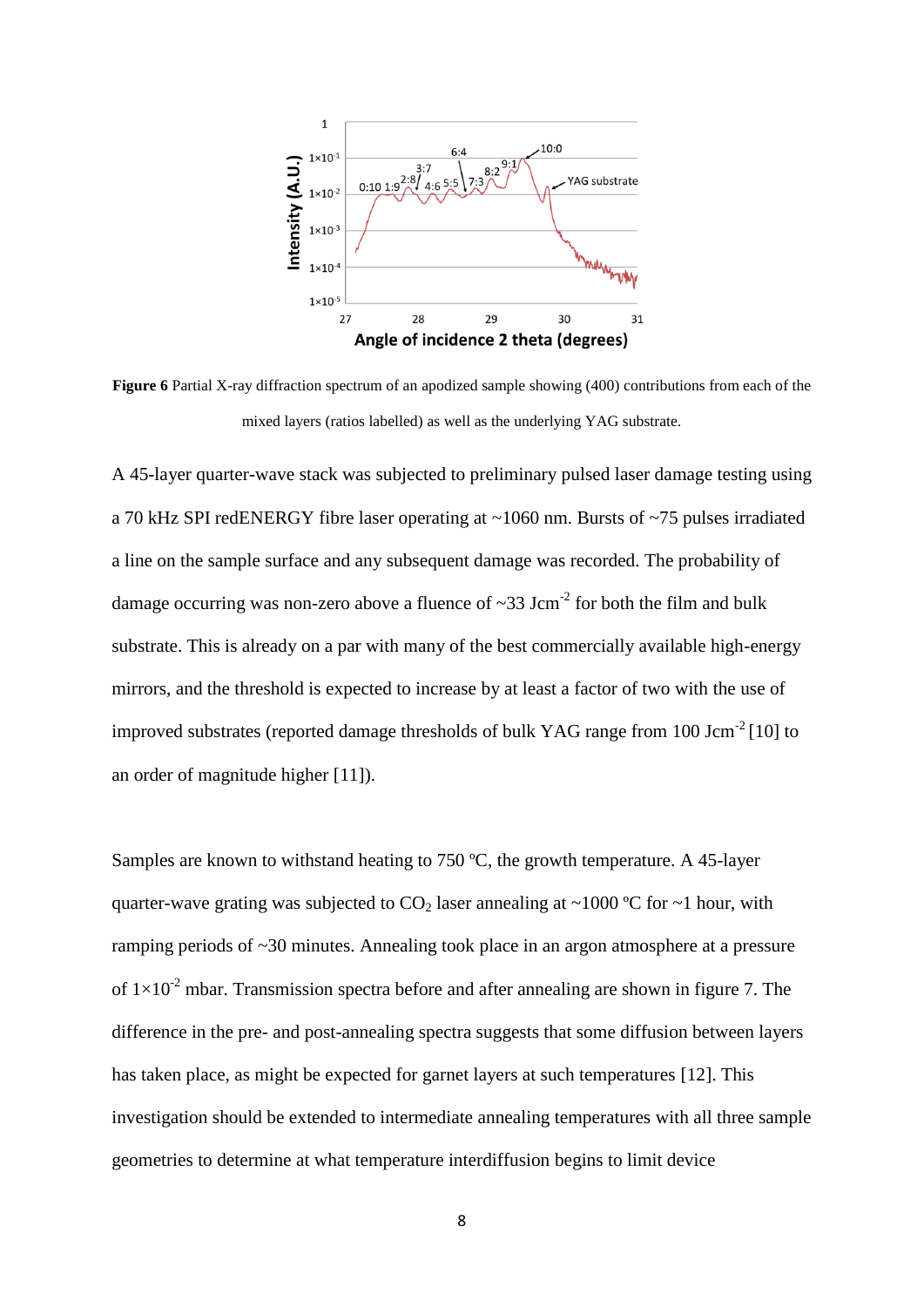performance, and whether this critical temperature is the same for  $\pi$  phase-shifted and apodised stacks. A different choice of materials, sesquioxides for example, may also be investigated, as a grating composed of such material may be capable of withstanding temperatures at which significant interdiffusion of garnet layers occurs.



**Figure 7** Spectra of a quarter-wave stack before and after annealing in argon for one hour at ~1000°C. As mentioned above, sample performance was likely limited by layer-to-layer thickness variation. These could be caused by a number of factors, including fluctuations in laser energy or ambient gas pressure, which influence both growth rate and stoichiometry. The introduction of in-situ diagnostics would help mitigate this problem: a low power laser could be used to perform reflectivity measurements during deposition [13] which could be combined with the *LabVIEW* control programs to automatically stop deposition when a layer has reached the desired thickness. It is important to remember when introducing additional diagnostics, however, that experimental flexibility or growth rate and/or turnaround time should ideally not be sacrificed: these are the real advantages of the shuttered PLD technique.

To conclude, crystalline Bragg reflectors are of interest for high power, high temperature and integrated applications, due to the high damage thresholds and the potential for integrated epitaxial growth. Such structures have been fabricated quickly and easily in various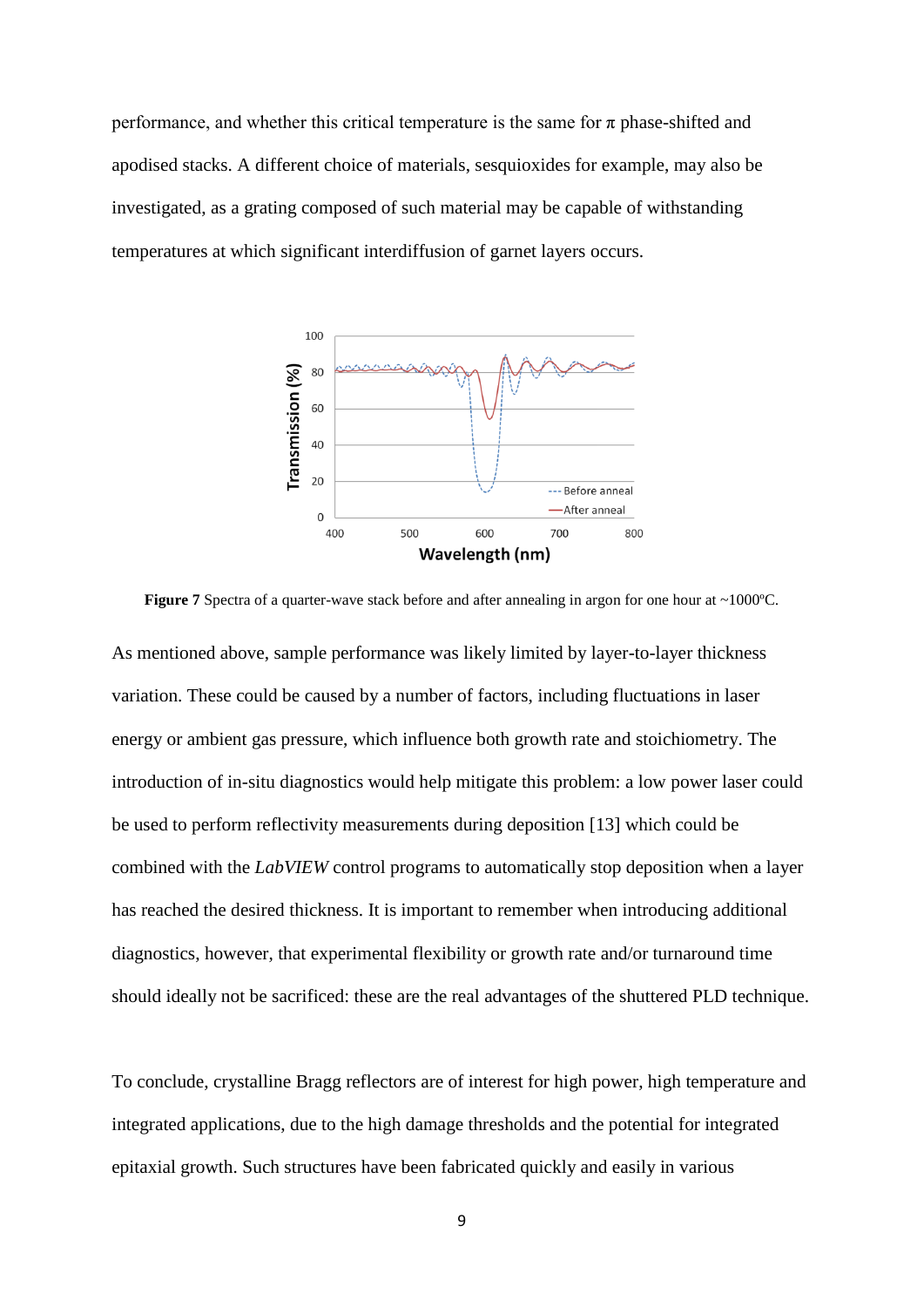geometries via shuttered multi-beam PLD. Designs included 145 layer stacks exhibiting >99.5% reflection as well as  $\pi$  phase-shifted geometries. A crystalline apodized sample with an approximately Gaussian grating-strength profile was grown by mixing plumes to obtain a custom refractive index for each layer. Due to a predictable variation in layer thickness across the sample surface, peak reflection wavelength was tuneable via changing incident position. YAG and GGG were used as they had the largest index contrast of the garnets available, but the compromised conditions required for automated growth resulted in layers with stoichiometry far from bulk. While samples were grown at ~750 ºC, this choice of materials and conditions may have diminished the ability of the structures to withstand temperatures ~1000 °C. High power laser damage testing, however, suggests that the damage threshold of the crystal mirrors should be very similar to that of bulk crystal. Samples have already been shown to withstand fluences of up to  $\sim$ 33 Jcm<sup>-2</sup>, and with the use of higher quality crystal substrates, damage thresholds expected to increase further.

**Acknowledgements:** This work was funded by the Engineering and Physical Sciences Research Council (EPSRC) under grant nos. EP/J008052/1 and EP/F019300/1. The authors are grateful for the help of Amol Choudhary (ORC) in obtaining Ti:sapphire spectra and to SPI Lasers for access to pulsed fibre laser testing facilities. The authors would also like to thank Prof. Mark T. Weller and Dr Mark E. Light for access to X-ray diffraction facilities in the School of Chemistry at the University of Southampton. K. A. Sloyan would like to acknowledge the support of an EPSRC studentship.

## **References:**

[1] S. Weissmantel, G. Reisse, B. Keiper, U. Broulik, H. Johansen and R. Scholz, Appl. Surf. Sci **108**(1) 1 (1997)